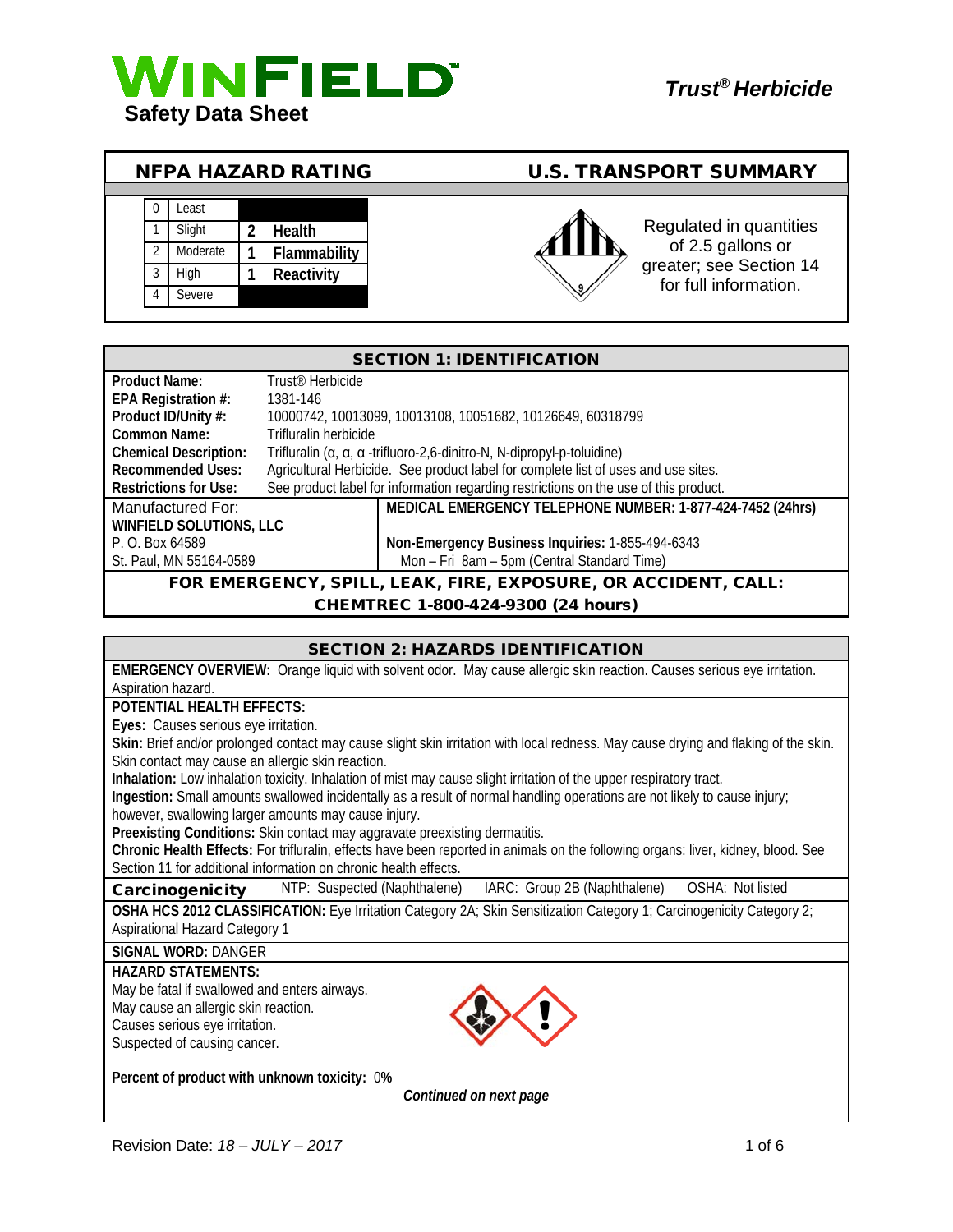# *Trust® Herbicide*

#### **PRECAUTIONARY STATEMENTS: Prevention:** Obtain special instructions before use. Do not handle until all safety precautions have been read and understood. Wear protective gloves, protective clothing, eye protection and face protection. Avoid breathing mist or spray. Wash skin thoroughly after handling. Contaminated work clothing should not be allowed out of the workplace. **Response: If swallowed:** Immediately call a poison control center (1-877-424-7452) or doctor for treatment advice. Do NOT induce vomiting. **If on skin:** Wash with plenty of soap and water. If skin irritation or rash occurs: Get medical attention. Take off contaminated clothing and wash it before reuse. **If in Eyes:** Rinse cautiously with water for 15 minutes. Remove contact lenses, if present and easy to do. Continue rinsing. If eye irritation persists: Get medical attention. **If exposed or concerned:** Get medical attention. Storage: Store locked up.<br>
Disposal: Dispose of conte Dispose of contents/container in accordance with Federal, state and local regulations.

| <b>SECTION 3: COMPOSITION/INFORMATION ON INGREDIENTS</b>                                                                       |        |               |  |
|--------------------------------------------------------------------------------------------------------------------------------|--------|---------------|--|
| Ingredient                                                                                                                     | % (wt) | CAS Reg. $#$  |  |
| <b>Trifluralin</b>                                                                                                             | 43.0%  | 1582-09-8     |  |
| Naphthalene                                                                                                                    | 7.0%   | $91 - 20 - 3$ |  |
|                                                                                                                                |        |               |  |
| *Ingredients not specifically listed are non-hazardous and are considered to be confidential business information under 29 CER |        |               |  |

\*Ingredients not specifically listed are non-hazardous and are considered to be confidential business information under 29 CFR 1910.1200(i).

See Section 8 for exposure limits.

## SECTION 4: FIRST AID MEASURES

| Inhalation: | Remove person from contaminated area to fresh air and assist breathing as needed. Seek medical<br>attention if irritation occurs.                                                                                                                                                 |
|-------------|-----------------------------------------------------------------------------------------------------------------------------------------------------------------------------------------------------------------------------------------------------------------------------------|
| Ingestion:  | Seek medical attention or call a poison control center immediately for treatment advice. Do NOT induce<br>vomiting unless instructed to do so by a poison control center or doctor. Do not give anything by mouth to<br>an unconscious person.                                    |
| Eyes:       | Flush eyes with clean water for at least 15 minutes. Lift eyelids to facilitate irrigation. If present, remove<br>contact lenses after 5 minutes and continue rinsing. Seek medical attention if irritation persists.                                                             |
| Skin:       | Remove contaminated clothing and wash it separately before re-using. Flush skin with water and then wash<br>with soap and water. Seek medical attention if irritation persists.                                                                                                   |
| Note to     | This product contains an aromatic hydrocarbon and can be extremely harmful if swallowed. Aspiration of                                                                                                                                                                            |
| Physician:  | this product may produce a severe pneumonitis. Stomach lavage with a cuffed endotracheal tube in place<br>and immediate administration of activated charcoal, 6 to 8 heaping teaspoonfuls with water, should be<br>considered. Treatment is otherwise symptomatic and supportive. |

#### SECTION 5: FIRE FIGHTING MEASURES

**Suitable Extinguishing Media:** Water fog, fine water spray, foam, dry chemical, carbon dioxide (CO2) **Unsuitable Extinguishing Media:** Water stream or jet as it may spread fire

**Special Fire Fighting Procedures:** Wear NIOSH/MSHA approved self-contained breathing apparatus and full bunker gear. Dike area to prevent runoff and contamination of water sources. Dispose of fire control water later. Avoid breathing vapors; keep upwind. Use water spray to cool fire exposed containers and fire affected zone until fire is out and danger of re-ignition has passed.

**Hazardous Combustion Products:** Toxic gases may be formed in a fire situation. Carbon monoxide, nitrogen oxides, fluorinated hydrocarbons and carbon dioxide may form.

**Unusual Fire and Explosion Hazards:** Closed containers may explode from vapor expansion in high heat. Violent steam generation or eruption may occur upon application of direct water stream to hot liquids. Dense smoke is produced when product burns.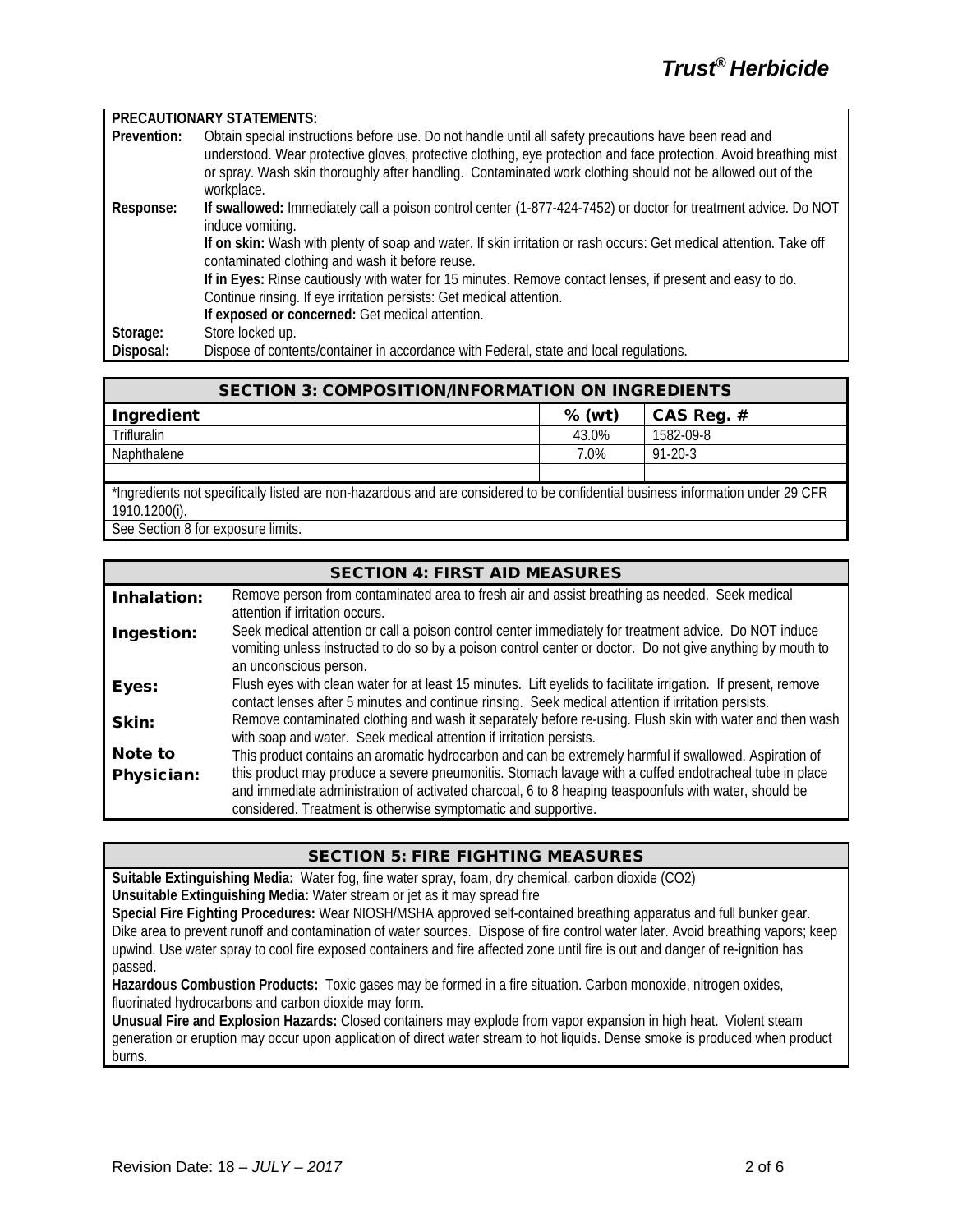#### SECTION 6: ACCIDENTAL RELEASE MEASURES

**Personal Precautions:** Refer to Section 8 for personal protective equipment to be worn during containment and clean-up of a spill involving this product.

**Environmental Precautions:** Keep spilled product from entering sewers or waterways.

**Methods for Containment:** Contain spilled product by diking area with sand or earth.

**Methods for Clean-up:** Cover contained spill with an inert absorbent material such as sand, vermiculite or other appropriate material. Vacuum, scoop, or sweep up material and place in a container for disposal. Do not place spilled material back in original container.

**Other Information:** Spills of this product may require reporting under the Comprehensive Environmental Response, Compensation, and Liability Act (CERCLA) as the product contains Trifluralin with a reportable quantity (RQ) of 10 lbs. See Section 15 for additional information.

#### SECTION 7: HANDLING AND STORAGE

**Handling:** RECOMMENDATIONS ARE FOR MANUFACTURING, COMMERCIAL BLENDING, AND PACKAGING WORKERS. PESTICIDE APPLICATORS AND WORKERS must refer to the pesticide product label and Directions for Use attached to the product for Agricultural Use Requirements in accordance with the EPA Worker Protection Standard 40 CFR part 170. Ensure adequate ventilation. Immediately clean up spills that occur during handling. Keep containers closed when not in use. Practice good hygiene after using this material, especially before eating, drinking, smoking, using the toilet, or applying cosmetics. **Storage:** Store in secured, cool, dry areas designated specifically for pesticides, away from children, feed and food products and sources of heat. Keep containers closed when not in use. Avoid freezing. **See pesticide product label for additional storage information.**

**Minimum Storage Temperature:** 40°F

**Other Precautions:** Consult Federal, state and local laws and regulations pertaining to storage.

|                                                                                                                              |                                                                                                                                | <b>SECTION 8: EXPOSURE CONTROLS/PERSONAL PROTECTION</b> |           |  |
|------------------------------------------------------------------------------------------------------------------------------|--------------------------------------------------------------------------------------------------------------------------------|---------------------------------------------------------|-----------|--|
| <b>Exposure Guidelines</b>                                                                                                   |                                                                                                                                |                                                         |           |  |
| Component:                                                                                                                   | <b>OSHA PEL</b>                                                                                                                | <b>ACGIH TLV</b>                                        | NIOSH REL |  |
| Naphthalene (CAS #91-20-3)                                                                                                   | 50 mg/m3; 10 ppm (TWA)                                                                                                         | 10 ppm (TWA)                                            |           |  |
|                                                                                                                              |                                                                                                                                | 15 ppm skin (STEL); (skin)                              |           |  |
| NOTE TO END USERS: PERSONAL PROTECTIVE EQUIPMENT (PPE) AND CLOTHING LISTED IN THIS SECTION IS FOR                            |                                                                                                                                |                                                         |           |  |
| MANUFACTURING, COMMERCIAL BLENDING AND PACKAGING WORKERS. APPLICATORS AND HANDLERS SHOULD                                    |                                                                                                                                |                                                         |           |  |
| REFER TO THE PESTICIDE PRODUCT LABEL FOR PROPER PERSONAL PROTECTIVE EQUIPMENT (PPE) AND                                      |                                                                                                                                |                                                         |           |  |
| CLOTHING.                                                                                                                    |                                                                                                                                |                                                         |           |  |
|                                                                                                                              | Respiratory Protection: Where airborne exposure to concentrations greater than the above listed exposure limits is likely, use |                                                         |           |  |
| a NIOSH approved respirator with cartridges/canisters approved for organic vapors with a particulate pre-filter.             |                                                                                                                                |                                                         |           |  |
| Local Exhaust: Provide general or local exhaust ventilation systems to maintain airborne<br><b>Engineering Controls:</b>     |                                                                                                                                |                                                         |           |  |
| concentrations below OSHA PELs or other specified exposure limits. Local exhaust ventilation is                              |                                                                                                                                |                                                         |           |  |
| preferred.                                                                                                                   |                                                                                                                                |                                                         |           |  |
| Protective Gloves: Wear chemical resistant gloves to prevent skin exposure.                                                  |                                                                                                                                |                                                         |           |  |
| Eye Protection: Wear chemical goggles or safety glasses and full-face shield. Contact lenses are not eye protective devices. |                                                                                                                                |                                                         |           |  |
| An emergency eyewash or water supply should be readily accessible to the work area.                                          |                                                                                                                                |                                                         |           |  |
| Other Protective Clothing or Equipment: Wear long sleeve shirt, long pants and chemical resistant shoes plus socks to        |                                                                                                                                |                                                         |           |  |
| prevent skin exposure.                                                                                                       |                                                                                                                                |                                                         |           |  |
| Work/Hygienic Practices: Never eat, drink, nor use tobacco in work areas. Practice good hygiene after using this material,   |                                                                                                                                |                                                         |           |  |
| especially before eating, drinking, smoking, using the toilet, or applying cosmetics.                                        |                                                                                                                                |                                                         |           |  |

| <b>SECTION 9: PHYSICAL AND CHEMICAL PROPERTIES</b> |                                    |                                      |                  |  |
|----------------------------------------------------|------------------------------------|--------------------------------------|------------------|--|
| <b>Physical State:</b>                             | Liquid                             | Specific Gravity ( $H_2O=1$ ):       | 1.117 Literature |  |
| Vapor Pressure (mm Hg):                            | Not determined                     | Density (Ibs/gallon):                | 9.32 Literature  |  |
| Vapor Density (Air=1):                             | Not determined                     | <b>Melting Point/Freezing Point:</b> | Not determined   |  |
| Solubility in Water (wt %):                        | Emulsifiable                       | <b>Boiling Point/Range:</b>          | Not determined   |  |
| Viscosity:                                         | Not determined                     | pH (aqueous 50/50):                  | 5.0 Literature   |  |
| Appearance and odor:                               | Orange liquid with solvent<br>odor | Flash Point:                         | 210°F (99°C)     |  |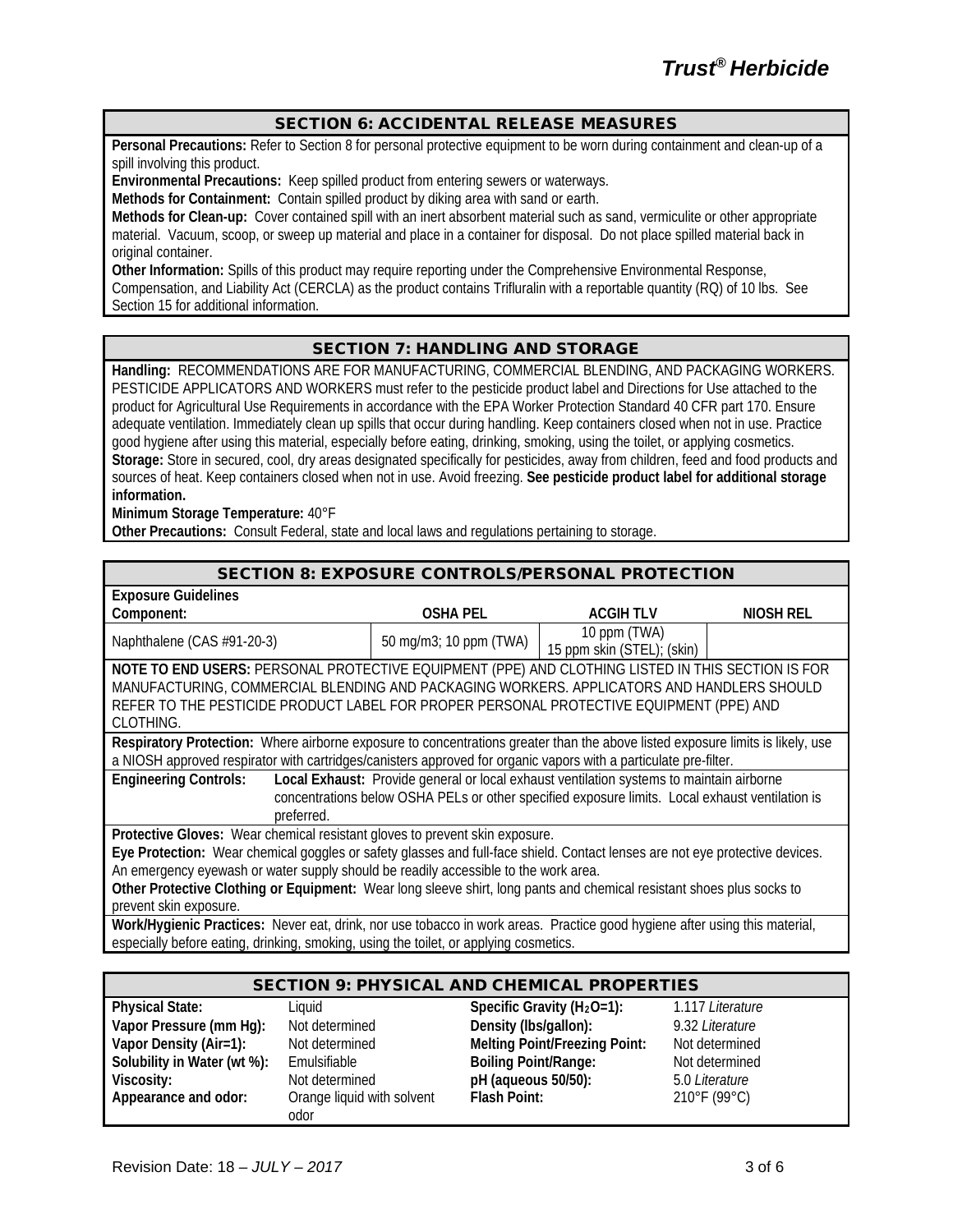#### SECTION 10: STABILITY AND REACTIVITY

**Reactivity:** Toxic flammable gases can be released during decomposition.

**Chemical Stability:** Product is stable at ambient temperature and pressure, under normal storage and handling conditions. Unstable at elevated temperatures. Exposure to elevated temperatures can cause product to decompose. Generation of gas during decomposition can cause pressure in closed systems. Pressure build-up can be rapid.

**Possibility of Hazardous Reactions:** Will not occur

**Conditions to Avoid:** Avoid high temperatures and static discharge

**Incompatible Materials:** Oxidizers

**Hazardous Decomposition Products:** Carbon monoxide, nitrogen oxides, fluorinated hydrocarbons and carbon dioxide may form.

|                                                  | <b>SECTION 11: TOXICOLOGICAL INFORMATION</b>                                                                                                                                                                                                               |  |  |  |
|--------------------------------------------------|------------------------------------------------------------------------------------------------------------------------------------------------------------------------------------------------------------------------------------------------------------|--|--|--|
|                                                  | <b>ACUTE TOXICITY (Similar product)</b>                                                                                                                                                                                                                    |  |  |  |
| Eye Effects:                                     | Causes serious eye irritation                                                                                                                                                                                                                              |  |  |  |
| <b>Skin Effects:</b>                             | LD50 > 2,000 mg/kg (rat); Brief and/or prolonged contact may cause slight skin irritation with local<br>redness. May cause drying and flaking of the skin. Skin contact may cause an allergic reaction.                                                    |  |  |  |
| <b>Acute Inhalation Effects:</b>                 | LC50 >7.74 mg/L (rat)(4 hr, aerosol); Low inhalation toxicity. Inhalation of mist may cause slight<br>irritation of the upper respiratory tract.                                                                                                           |  |  |  |
| <b>Acute Oral Effects:</b>                       | LD50 > 5,000 mg/kg (male rats); LD50 = 4,013 mg/kg (female rats); Small amounts swallowed<br>incidentally as a result of normal handling operations are not likely to cause injury; however,<br>swallowing larger amomunts may cause injury.               |  |  |  |
| <b>Specific Target Organ</b>                     | For trifluralin, effects have been reported in animals on the following organs: liver, kidney, blood.                                                                                                                                                      |  |  |  |
| Toxicity:                                        | For the solvent, effects in animals have been reported on the following organs: lung,<br>gastrointestinal tract, thyroid, urinary tract. Dose levels producing these effects were many times<br>higher than any dose levels expected from exposure to use. |  |  |  |
| <b>Aspirational Hazard:</b>                      | Aspiration into the lungs may occur during ingestion or vomiting, causing lung damage or even<br>death due to chemical pneumonia.                                                                                                                          |  |  |  |
| <b>CHRONIC TOXICITY</b>                          |                                                                                                                                                                                                                                                            |  |  |  |
| <b>Chronic Effects:</b>                          | No effects other than those presented in other sections known.                                                                                                                                                                                             |  |  |  |
| Carcinogenicity:                                 | Naphthalene is considered to be a suspected human carcinogen. For trifluralin, a low incidence of<br>urinary tract tumors was seen in only 1 of 5 chronic studies with rats. Trifluralin in not anticipated<br>to be a carcinogenic risk to man.           |  |  |  |
| Mutagenicity:                                    | Animal and in vitro studies were predominately negative.                                                                                                                                                                                                   |  |  |  |
| Teratogenicity:<br><b>Reproductive Toxicity:</b> | Trifluralin has been toxic to the fetus in laboratory animals at doses toxic to the mother.<br>None known                                                                                                                                                  |  |  |  |
|                                                  |                                                                                                                                                                                                                                                            |  |  |  |

| <b>SECTION 12: ECOLOGICAL INFORMATION</b>   |                                                                                                                           |  |  |
|---------------------------------------------|---------------------------------------------------------------------------------------------------------------------------|--|--|
|                                             | <b>ENVIRONMENTAL SUMMARY:</b> This pesticide is extremely toxic to freshwater, marine, and estuarine fish and aquatic     |  |  |
|                                             | invertebrates, including shrimp and oysters. Trifluralin is practically non-toxic to birds on an acute and dietary basis. |  |  |
| <b>ECOTOXICITY DATA:</b>                    |                                                                                                                           |  |  |
| Fish Acute and Prolonged Toxicity:          | Trifluralin: Fathead minnow (Pimephales promelas) 96 hr LC50 = 0.094-0.205 mg/L                                           |  |  |
|                                             | Bluegill (Lepomis macrochirus) 96 hr LC50 = 0.0084-0.40 mg/L                                                              |  |  |
|                                             | Rainbow trout (Oncorhynchus mykiss) 96 hr LC50 = 0.025 - 0.10 mg/L                                                        |  |  |
|                                             | Common carp (Cyprinus carpio) flow-through 96 hr LC50 = 0.089 mg/L                                                        |  |  |
| <b>Aquatic Invertebrate Acute Toxicity:</b> | Trifluralin: Daphnia magna 24 hr, static EC50 = 0.13-0.56 mg/L                                                            |  |  |
|                                             | Mytilus edulis 48 hr static $EC50 = 0.096$ mg/L                                                                           |  |  |
| <b>Aquatic Plant Toxicity:</b>              | Trifluralin: Green alga (Psuedokirchneriella subcapitata) biomass growth inhibition, 5                                    |  |  |
|                                             | $days = 0.67$ mg/L                                                                                                        |  |  |
| <b>Bird Acute and Prolonged Toxicity:</b>   | Trifluralin: Mallard (Anas platyrhynchos) dietary LC50 > 5,000 ppm                                                        |  |  |
|                                             | Bobwhite quail (Colinus virginianus) oral LD50 > 2,000 mg/kg                                                              |  |  |
| Honeybee Toxicity:                          | Trifluralin: contact LD50 > 100 micrograms/bee; oral LD50 > 100 micrograms/bee                                            |  |  |
|                                             |                                                                                                                           |  |  |
|                                             |                                                                                                                           |  |  |

*Continued on next page*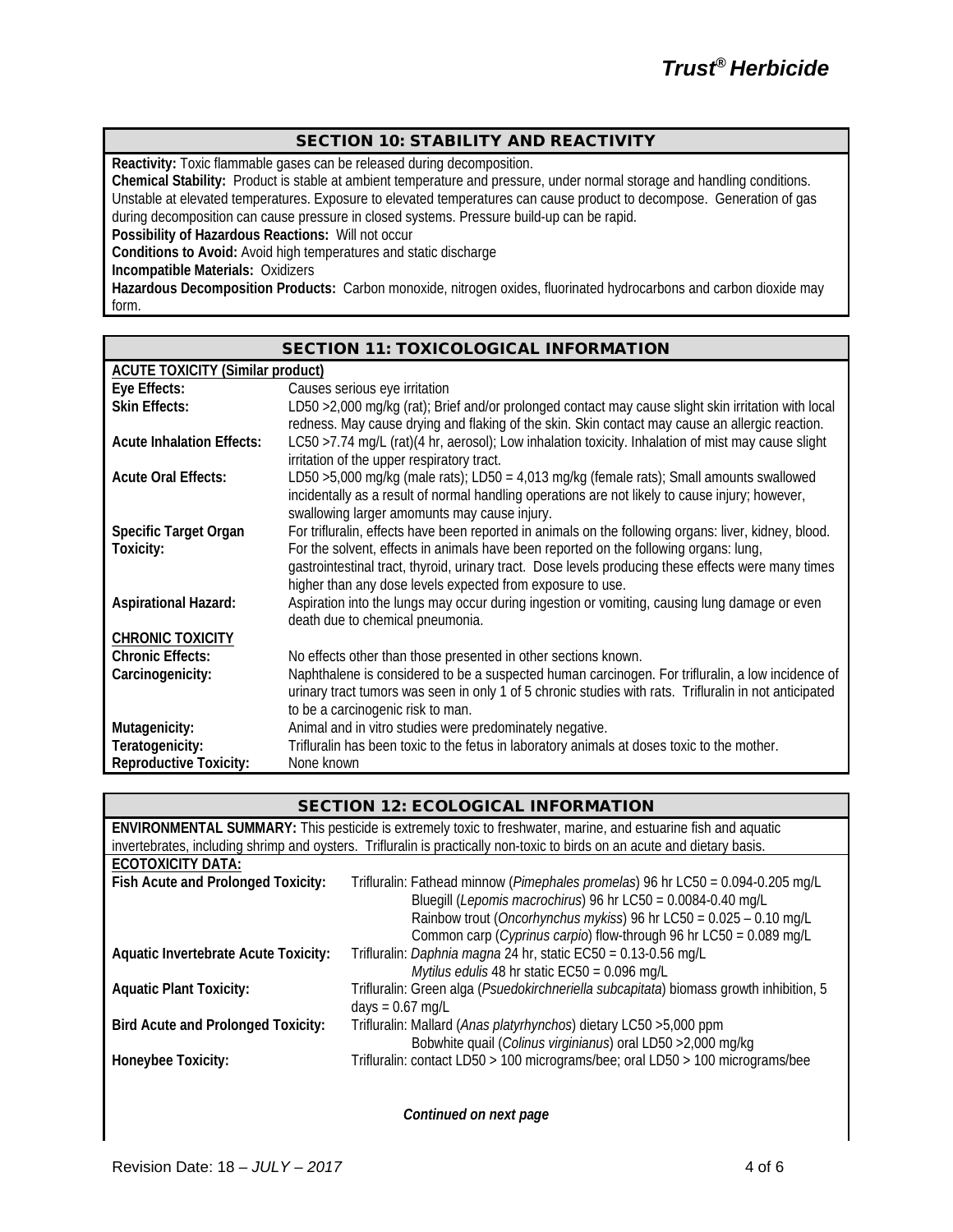**ENVIRONMENTAL EFFECTS: Bioaccumulative Potential:** None known<br>
Other adverse effects: None known **Other adverse effects:** 

**Soil Absorption/Mobility:** Trifluralin potential for mobility in soil is slight (Koc between 2000 and 5000)<br>Persistence and degradability: Trifluralin is expected to biodegrade only very slowly (in the environment). Trifluralin is expected to biodegrade only very slowly (in the environment).<br>None known

# SECTION 13: DISPOSAL CONSIDERATIONS

**Waste:** Dispose of in accordance with applicable Federal, state and local laws and regulations. **Container:** Triple rinse and recycle the container or dispose of in accordance with Federal, state and local laws and regulations. **See pesticide product label for full instructions on disposal.**

**RCRA Characteristics:** It is the responsibility of the individual disposing of this product to determine the RCRA classification and hazard status of the waste.

#### SECTION 14: TRANSPORT INFORMATION

| DOT:     | This product is not regulated by the U.S. DOT as a hazardous material for ground shipment in quantities of less     |  |
|----------|---------------------------------------------------------------------------------------------------------------------|--|
| (Ground) | than 2.5 gallons.                                                                                                   |  |
|          | For quantities of 2.5 gallons to 152 gallons:                                                                       |  |
|          | UN3082, Environmentally hazardous substance, liquid, n.o.s. (trifluralin, naphthalene), 9, PG III, RQ (trifluralin) |  |
|          | For quantities of 153 gallons or greater:                                                                           |  |
|          | UN3082, Environmentally hazardous substance, liquid, n.o.s. (trifluralin, naphthalene), 9, PG III, RQ (trifluralin, |  |
|          | naphthalene)                                                                                                        |  |
| IMDG:    | Not determined                                                                                                      |  |
| (Sea)    |                                                                                                                     |  |
| IATA:    | Not determined                                                                                                      |  |
| (Air)    |                                                                                                                     |  |
| TDG:     | Not determined                                                                                                      |  |
| (Canada) |                                                                                                                     |  |

| <b>SECTION 15: REGULATORY INFORMATION</b>                                                                                                                                                                                                                                                                                                                                                                                                                  |
|------------------------------------------------------------------------------------------------------------------------------------------------------------------------------------------------------------------------------------------------------------------------------------------------------------------------------------------------------------------------------------------------------------------------------------------------------------|
| TSCA Inventory: This product is exempt from TSCA inventory listing requirements as it is solely for FIFRA regulated use.<br><b>SARA Title III Information:</b>                                                                                                                                                                                                                                                                                             |
| Section 302 - Extremely hazardous substances:<br>None listed                                                                                                                                                                                                                                                                                                                                                                                               |
| Section 311/312 - Hazard Categories: Immediate (Acute), Delayed (Chronic)                                                                                                                                                                                                                                                                                                                                                                                  |
| Section 313 - The following chemicals are subject to the reporting requirements of Section 313 of Title III, Superfund                                                                                                                                                                                                                                                                                                                                     |
| Amendments and Reauthorization Act of 1986 and 40 CFR 372:                                                                                                                                                                                                                                                                                                                                                                                                 |
| Trifluralin (CAS #1582-09-8) 43.0%; Naphthalene (CAS #91-20-3) 7.0%                                                                                                                                                                                                                                                                                                                                                                                        |
| CERCLA - This product contains the following chemicals which have a reportable quantity (RQ) under the Comprehensive                                                                                                                                                                                                                                                                                                                                       |
| Environmental Response, Compensation, and Liability Act (CERCLA):<br>Trifluralin (CAS #1582-09-8 has an RQ of 10 lbs reached with 2.5 gallons of product; Naphthalene (CAS #91-20-3) has an                                                                                                                                                                                                                                                                |
| RQ of 100 lbs reached with 153 gallons of product.                                                                                                                                                                                                                                                                                                                                                                                                         |
| EPA Registration Information: This chemical is a pesticide product registered by the Environmental Protection Agency and is<br>subject to certain labeling requirements under federal pesticide law. These requirements differ from the classification criteria and<br>hazard information required for safety data sheets, and for workplace labels of non-pesticide chemicals. Following is the hazard<br>information as required on the pesticide label: |
| CAUTION<br>Causes moderate eye irritation.                                                                                                                                                                                                                                                                                                                                                                                                                 |
| Harmful if swallowed.<br>Avoid contact with skin, eyes or clothing.                                                                                                                                                                                                                                                                                                                                                                                        |
| Prolonged or frequently repeated skin contact may cause allergic reactions in some individuals. This product may cause skin                                                                                                                                                                                                                                                                                                                                |
| sensitization reactions in some people.                                                                                                                                                                                                                                                                                                                                                                                                                    |
| California Proposition 65: WARNING: This product contains a chemical (naphthalene) known to the state of California to cause<br>cancer and/or reproductive harm.                                                                                                                                                                                                                                                                                           |
| Continued on next page                                                                                                                                                                                                                                                                                                                                                                                                                                     |